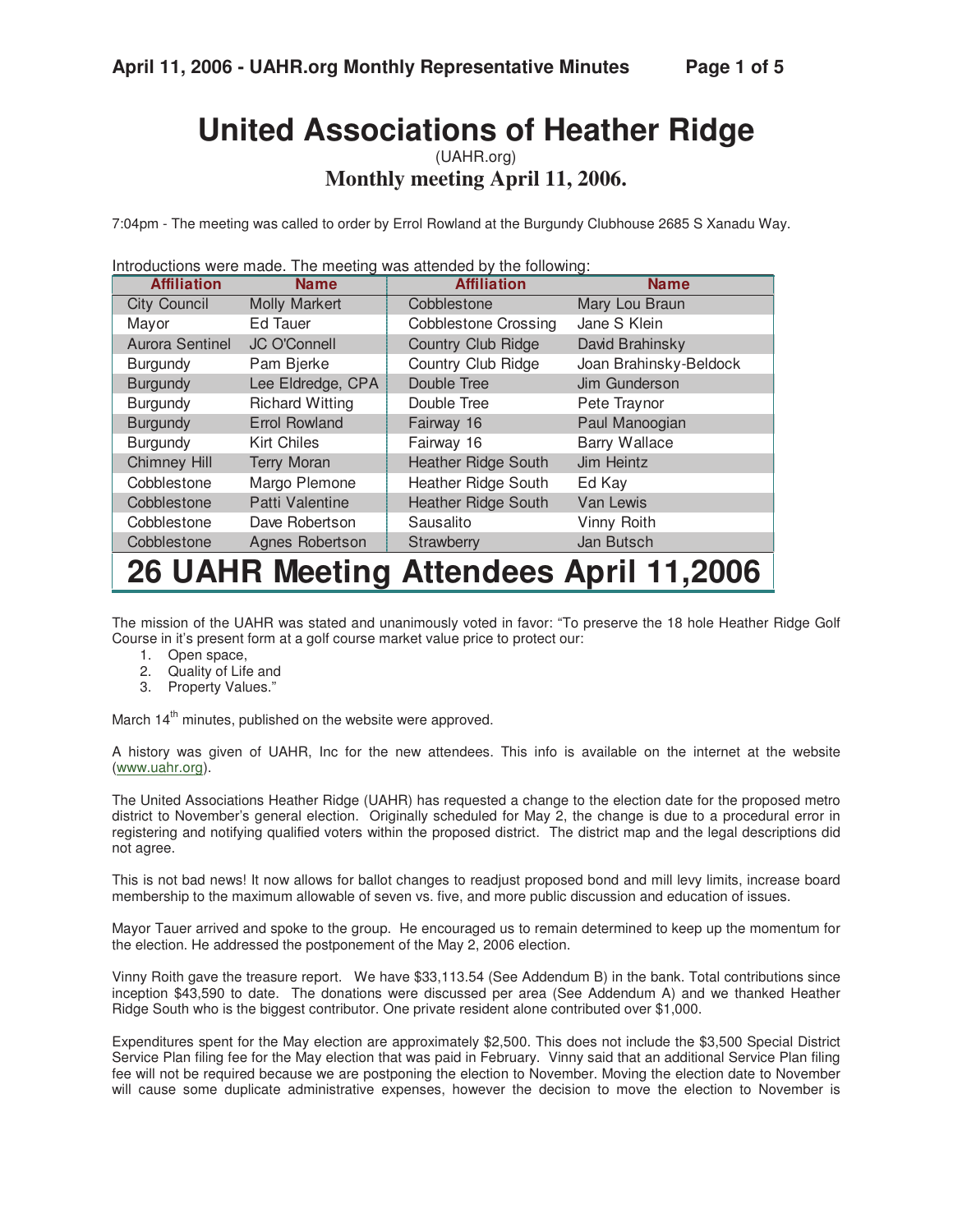imperative to include all communities. Ed Kay & Van Lewis will have more on this change later in the meeting during the GCAAG special district report.

Committee reports:

**Report from GMOR**: Sharon and Jim Gunderson have resigned from chairing this group because of a change in their availability. Sharon and Jim were recognized and the group applauded their work during the past year in this critical area in the formation of our group.

That position on BOD is open and we need a person with Public Relations skills to interact with the communities surrounding the SD. This person needs e-Mail experience and should come from a community not already serving on the board. We would like to see the individual come from Chimney Hill or Country Club Ridge as they are not yet represented on the BOD. If no one volunteers from those areas, Strawberry or Double Tree representation would be next in line.

**Report from IDAG – Vinny Roith:** The golf course is not on the market & we know of no current offers.

### **Report from GCAAG - Van Lewis & Ed Kay:**

Van Lewis and Ed Kay spoke regarding the cancellation of the May 2, 2006 election which resulted from an exclusion of Heather Ridge South and Fairway 16 from the legal description. The executive board voted to cancel the election and all other communities agreed to this action. We now need to withdraw the vote from the district court via our special district attorneys, White, Bear & Ankele. In support of the petitioners, the two areas will write letters in support of cancellation and this will be presented to the court.

Canceling the election will afford us time to make the changes to include these areas which had been inadvertently excluded, adjust the proposed bond and mill levy limits and increase the board membership to 7 members providing a more broad representation of the community.

Probably the most positive thing in moving the election to November will allow members of the UAHR to become more educated on the issues, giving us necessary time to further formulate realistic financial projections and campaign for passage of the Heather Ridge metro district. The community must understand:

### **Voting for the formation of the Heather Ridge metro district will not increase property taxes.**

Formation of the metro district provides us a formal organizational structure.

Once the district is formed, each of the nominated board of directors, has pledged (See Addendum C) to establish bilaws consistent with having a majority community vote of all residents / owners decide finalizing any financial commitments (issuing bonds or increasing a tax levy).

Examples are: options with the current owner, a developer, the city, alternate funding source(s), etc. When a serious, reasonable option is proposed, the resident / owners will decide by majority vote.

Dick Witting asked if he should cancel the election education of the election judges. He will wait to hear from Arapahoe County. Mailings will go out, in the future, regarding changes like this so residents do not get behind with information.

Several questions were raised addressing "How could this happen?". It was decided by the executive board that rather than trying to place blame, we decided to learn from this experience.

Molly Markert made a statement saying that the "team" will look back and review the errors; however the "community" needs to move forward. She - then - offered the help of the city with this issue. She encouraged continuation of communication with the owner of the golf course.

**Again the positive: We now have more time to gain more participation, re-writing the language of the SD, more time to gain support, increase in number of BOD for SD, more realistic financial projections and a more readable description of what the vote really means.**

**Old Business** 

- 1. 2nd round of fund raising letters to residents who have not responded **Pam B**
- 2. Letters to Friends of Heather Ridge **Done**
- 3. Gather 400 petition signatures from District 1 Registered Voters Deadline 3/23/2006 **Done**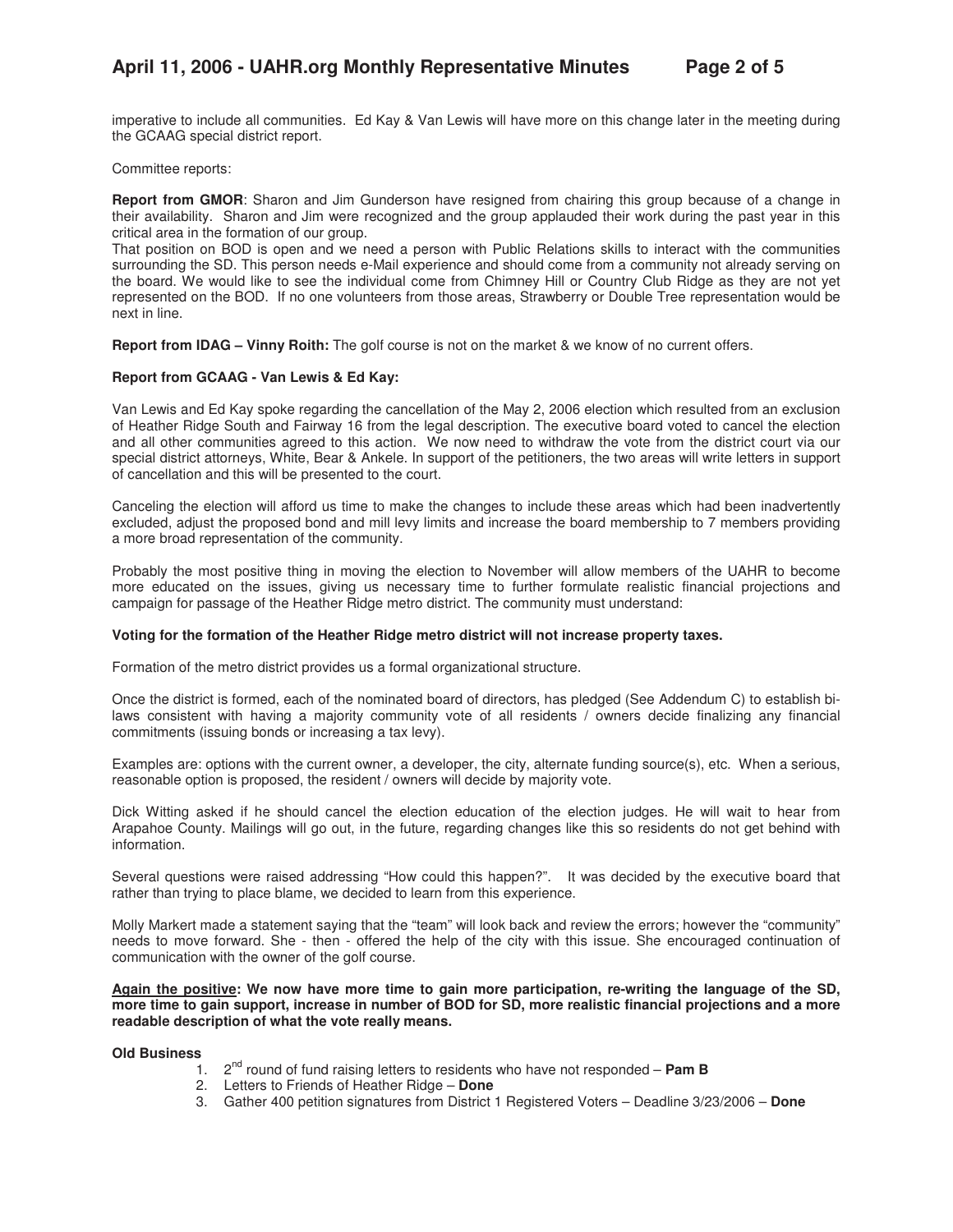## **April 11, 2006 - UAHR.org Monthly Representative Minutes Page 3 of 5**

- 4. Election Judges assignment and education **Done Dick Witting**
- 5. Continue with Alternative Funding **Lee Eldredge**

#### **New Business – To Dos:**

- 1. Seek new volunteer for GMOR
- 2. Notify community of election date change
- 3. Prepare financial and presentation strategy for November

We will continue to request funding and look at alternate funding. A second letter will go out for funding and we may have more fund raisers. **We must keep the momentum going.** 

The meeting was adjourned at 8:12pm.

**NOTE THIS CHANGE: The next scheduled meeting will be the 2nd Tues – May 9th at 6:30 pm – Fairway-16 Clubhouse - 2600 S Vaughn Way** 

Jane S Klein, UAHR Secretary 4/13/2006

#### ==================================================================

| <b>Addendum A:</b>                                     |         |            |                                 |      |                                                             |                                 |  |  |  |
|--------------------------------------------------------|---------|------------|---------------------------------|------|-------------------------------------------------------------|---------------------------------|--|--|--|
| <b>United Associations of Heather Ridge - UAHR.org</b> |         |            |                                 |      |                                                             |                                 |  |  |  |
| 4/5/2006 Total Contributions<br>\$43,590               | # Homes | # Homes on | <b>Golf Course Contributors</b> | $\%$ | <b>Gof Course</b><br><b>Contributor Contributor</b><br>$\%$ | <b>Cont</b><br>%<br><b>Rank</b> |  |  |  |
| <b>Burgundy</b>                                        | 120     | 48         | 33                              | 28%  | 69%                                                         | 5                               |  |  |  |
| <b>Chimney Hill</b>                                    | 116     | 54         | 20                              | 17%  | 37%                                                         | 4                               |  |  |  |
| <b>Cobblestone</b>                                     | 74      | 56         | 14                              | 19%  | 25%                                                         | $\overline{7}$                  |  |  |  |
| <b>Cobblestone Crossing</b>                            | 150     | 63         | 13                              | 9%   | 21%                                                         | 6                               |  |  |  |
| <b>Country Club Ridge</b>                              | 64      | 39         | 16                              | 25%  | 41%                                                         | 9                               |  |  |  |
| <b>Double Tree</b>                                     | 24      |            | 6                               | 25%  |                                                             | 10                              |  |  |  |
| <b>Fairway 16</b>                                      | 116     | 44         | 42                              | 36%  | 95%                                                         | 3                               |  |  |  |
| <b>**Heather Ridge South</b>                           | 176     | 54         | 66                              | 38%  | 122%                                                        | 1                               |  |  |  |
| <b>Sausalito</b>                                       | 159     | 84         | 46                              | 29%  | 55%                                                         | $\overline{2}$                  |  |  |  |
| <b>Strawberry (100 out of 328)</b>                     | 100     | 23         | 17                              | 17%  | 74%                                                         | 8                               |  |  |  |
| Other:                                                 |         |            |                                 |      |                                                             |                                 |  |  |  |
|                                                        |         |            |                                 |      |                                                             |                                 |  |  |  |
| <b>Unknown</b>                                         |         |            | $\overline{7}$                  |      |                                                             |                                 |  |  |  |
| <b>NEC</b>                                             |         |            | 8                               |      |                                                             |                                 |  |  |  |
| <b>Total Homes --&gt;</b>                              | 1,099   | 465        | 244                             | 22%  | 52%                                                         |                                 |  |  |  |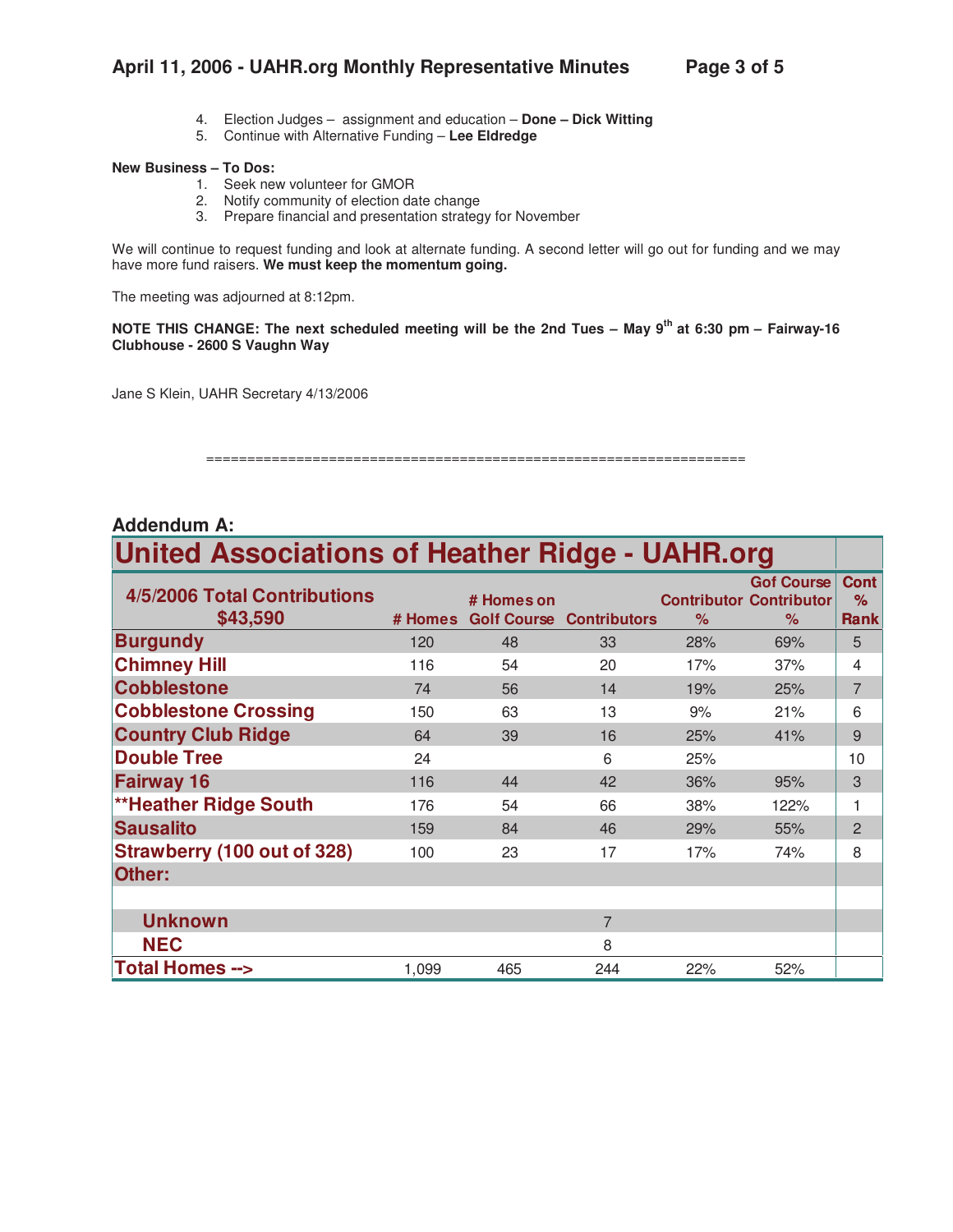| <b>UAHR.org Check Book</b> |  |                                         |          |           |            |  |
|----------------------------|--|-----------------------------------------|----------|-----------|------------|--|
| <b>Date</b>                |  | <b>Transaction</b>                      | \$ Debit | \$ Credit | \$ Balance |  |
| 12/29/2005                 |  | <b>Balance Forw ard</b>                 |          |           | \$8,656.37 |  |
| 1/12/2006                  |  | DEPOSIT - #12                           |          | 2,125.00  | 10,781.37  |  |
| 1/23/2006                  |  | #1006 - Otten Johnson Robinson, Et Al   | 5,000.00 |           | 5,781.37   |  |
| 1/24/2006                  |  | DEPOSIT - #13                           |          | 314.00    | 6,095.37   |  |
| 1/24/2006                  |  | <b>KEY CARD - OFFICE DEPOT</b>          | 122.65   |           | 5,972.72   |  |
| 1/31/2006                  |  | #1007 - UPS Store #711 - Printing       | 126.78   |           | 5,845.94   |  |
| 1/31/2006                  |  | #1008 - USPS - Postage                  | 546.00   |           | 5,299.94   |  |
| 2/1/2006                   |  | DEPOSIT #14                             |          | 200.00    | 5,499.94   |  |
| 2/1/2006                   |  | Keycard - Kinko's - Printing            | 77.83    |           | 5,422.11   |  |
| 2/6/2006                   |  | DEPOSIT #15                             |          | 1,224.00  | 6,646.11   |  |
| 2/6/2006                   |  | DEPOSIT #16                             |          | 1,335.00  | 7,981.11   |  |
| 2/8/2006                   |  | DEPOSIT #17                             |          | 3,371.00  | 11,352.11  |  |
| 2/10/2006                  |  | DEPOSIT #18                             |          | 1,717.00  | 13,069.11  |  |
| 2/13/2006                  |  | #1005 - White Bear & Ankele - Legal     | 3,524.26 |           | 9,544.85   |  |
| 2/14/2006                  |  | DEPOSIT #19                             |          | 1,546.00  | 11,090.85  |  |
| 2/16/2006                  |  | DEPOSIT #20                             |          | 2,957.00  | 14,047.85  |  |
| 2/21/2006                  |  | DEPOSIT #21                             |          | 1,635.00  | 15,682.85  |  |
| 2/21/2006                  |  | DEPOSIT #22                             |          | 1,381.00  | 17,063.85  |  |
| 2/21/2006                  |  | #1009 - Edith Reidel - Exp - Fundraiser | 32.65    |           | 17,031.20  |  |
| 2/21/2006                  |  | #1010 - Errol Row land - Exp - Fundrais | 35.05    |           | 16,996.15  |  |
| 2/28/2006                  |  | DEPOSIT #23                             |          | 2,709.00  | 19,705.15  |  |
| 2/28/2006                  |  | DEPOSIT #24                             |          | 502.00    | 20,207.15  |  |
| 2/28/2006                  |  | <b>Bank Charges</b>                     | 14.25    |           | 20,192.90  |  |
| 3/1/2006                   |  | DEPOSIT #25                             |          | 2,285.00  | 22,477.90  |  |
| 3/1/2006                   |  | DEPOSIT #26                             |          | 1,860.00  | 24,337.90  |  |
| 3/1/2006                   |  | DEPOSIT #27                             |          | 2,285.00  | 26,622.90  |  |
| 3/6/2006                   |  | DEPOSIT #28                             |          | 1,685.00  | 28,307.90  |  |
| 3/11/2006                  |  | DEPOSIT #29                             |          | 1,806.00  | 30,113.90  |  |
| 3/11/2006                  |  | #1011 - White, Bear & Ankele - Legal    | 350.29   |           | 29,763.61  |  |
| 3/17/2006                  |  | 1 & 1 Internet                          | 29.94    |           | 29,733.67  |  |
| 3/17/2006                  |  | Chargeback                              | 207.00   |           | 29,526.67  |  |
| 3/18/2006                  |  | #1012 - Spec Dist Assoc od CO - Tape    | 25.00    |           | 29,501.67  |  |
| 3/20/2006                  |  | DEPOSIT #30                             |          | 1,621.00  | 31,122.67  |  |
| 3/27/2006                  |  | #1013 - Costco - Copy Paper             | 25.99    |           | 31,096.68  |  |
| 3/27/2006                  |  | #1014 - USPS - Postage                  | 127.14   |           | 30,969.54  |  |
| 3/31/2006                  |  | Chargeback Fee                          | 6.00     |           | 30,963.54  |  |
| 3/31/2006                  |  | DEPOSIT #31                             |          | 1,191.00  | 32,154.54  |  |
| 4/11/2006                  |  | DEPOSIT #32                             |          | 959.00    | 33,113.54  |  |

## **Addendum B**